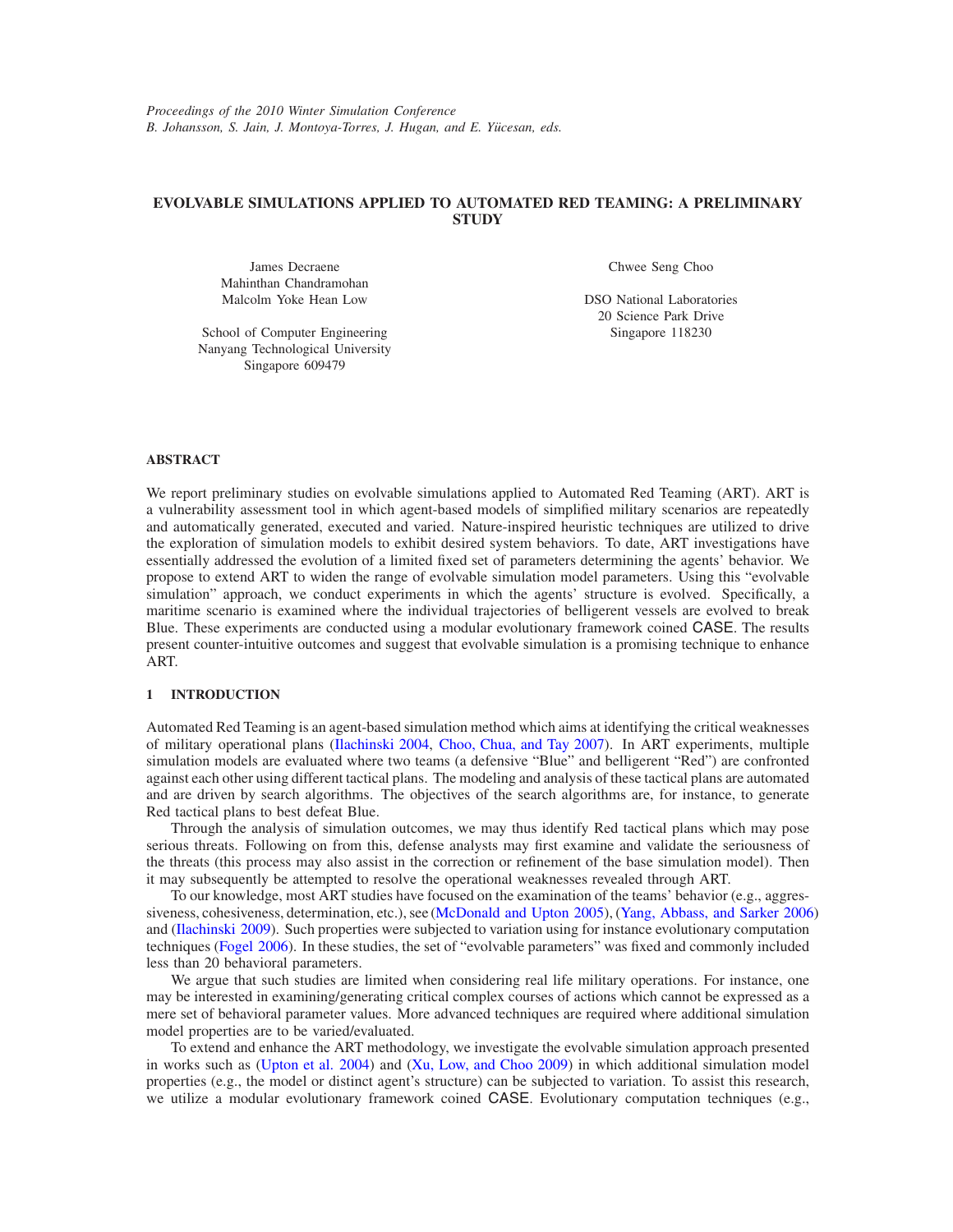evolutionary /swarm algorithms) are utilized as the search techniques due to their suggested ability to efficiently tackle complex optimization problems characterized by non-linear dynamics and considerable search spaces.

A brief literature review on Automated Red Teaming and involved technologies is first provided. Then we describe our framework CASE. Experiments, using CASE and the multi-agent system MANA, are then conducted to evaluate the application of evolvable simulations to ART. Finally, we conclude the paper and outline future research directions which may merit investigations to develop this work.

## **2 LITERATURE REVIEW**

We first present the key technologies supporting Automated Red Teaming. Then a brief survey of ART approaches is provided.

#### **2.1 Agent-based Simulations**

ABSs (Bonabeau 2002) are computational methods which, on the contrary to the Lanchester equations (Lanchester 1916), can model the intricate and non-linear dynamics of warfare. Combat is here conceptually regarded as a complex adaptive system (Holland 1992). The agents' computational methods may include stochastic processes resulting in a stochastic behavior at the system level. Examples of ABS applied to Military Decision Making include: CROCADILE (Easton and Barlow 2002), ISAAC/EINSTein (Ilachinski 1997, Ilachinski 2009), MANA (Lauren and Stephen 2002), Pythagoras (Bitinas et al. 2003) and WISDOM (Yang, Abbass, and Sarker 2004). A review of ABS applied to various military applications is provided by (Cioppa, Lucas, and Sanchez 2004).

These systems have been specifically devised to simulate defense related scenarios in which the properties of the environment and the Red/Blue teams may be specified (Lucas et al. 2007). The level of representation/abstraction (e.g., number of spatial dimensions, range of agents' properties, type of vehicles, etc.) varies among these ABS systems. Although the level of accuracy in representing real world environments/individuals may not faithfully reflect reality, it is argued that such ABS models account for the key features (e.g., local interactions between agents) necessary to exhibit complex emerging phenomena/behavior at the system level which are typical of real battlefields (Ilachinski 2004, Yang, Abbass, and Sarker 2006). Thus, these systems can expose the emerging phenomena of interest without the burden of modeling and simulating unnecessary complex features (e.g., gravity, wind, detailed physics of distinct simulated agents/weapons/vehicles, etc.).

## **2.2 Evolutionary Computation**

Evolutionary computation (EC) techniques are non-deterministic search algorithms inspired by real phenomena occurring in nature (Fogel 2006). These algorithms can be classified into two main categories: Evolutionary Algorithms (EAs) and Swarm intelligence based Algorithms (SAs). These techniques differ from each other on the specification and implementation of common system properties: problem representation, variation and selection of candidate solutions.

EAs simulate natural evolution through the variation (i.e., chromosomal recombinations and gene mutations) of genetic material and selection of fittest (from a phenotypic viewpoint) candidate solutions. Examples of EAs include: Genetic Algorithms, Genetic Programming and Evolution Strategy. SAs exploit the collective intelligence emerging from the crowd behavior of social entities such as fish schools, bird flocks and insect colonies. Examples of SAs include: Particle Swarm Optimization and Ant Colony Optimization.

Both families of methods have successfully been applied to a wide range of both numerical and combinatorial optimization problems. Specifically, EC techniques have proven to be highly efficient when applied to optimization problems characterized by non-linear interactions and vast multi-dimensional search spaces. Finally, these techniques have been extended to address explicitly (in contrast with linear combination or weighted sum of objectives methods) Pareto-based multi-objective optimization problems (Deb 2001). This is relevant for military operations as they are often characterized with multi-dimensional constraints which are often conflicting with each other.

### **2.3 Automated Red Teaming**

Automated Red Teaming combines the agent-based simulation and evolutionary computation techniques as follows. ART exploits EC techniques to evolve simulation models to exhibit pre-specified/desirable output behaviors (i.e., when Red defeats Blue). Note that the term "Automated Red Teaming" was coined by Choo et Al. in (Choo, Chua, and Tay 2007), nevertheless the methodology was originally proposed by Ilachinski (Ilachinski 2004). We here utilize the ART term as, we believe, it best captures the "automated" approach to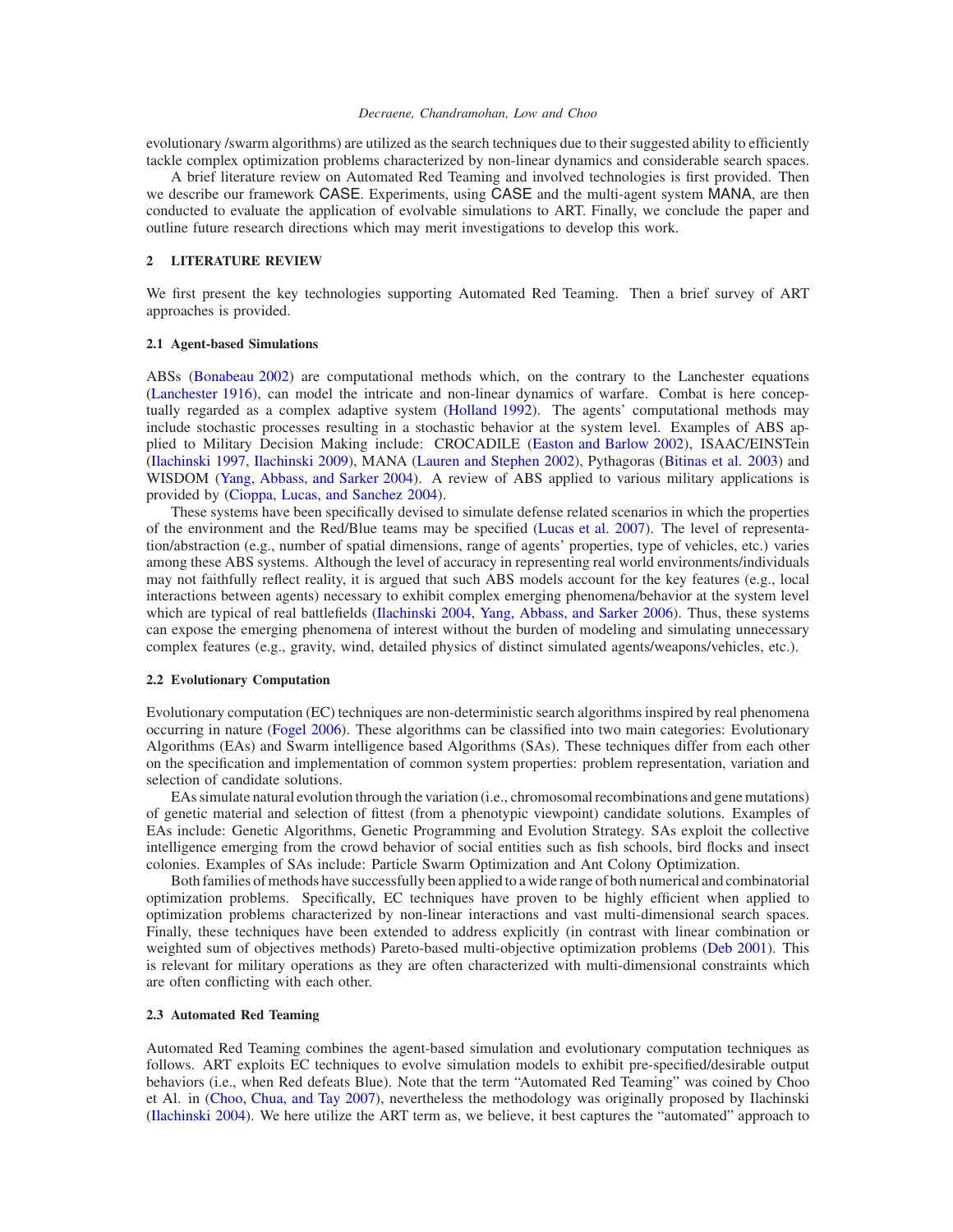red teaming, in contrast with the traditional "manual" red teaming method (Defense 2003). Two main classes of ART approaches can be distinguished:

- *One-sided parametric ART*: Only the parameter values (e.g., troop clustering/cohesion, response to injured teammates, aggressiveness, stealthiness, etc.), defining the *behavior* or *personality* of the Red team, are evolved to optimize its efficiency (e.g., maximize damage to target facilities) against the Blue team. Example studies include the works (Ilachinski 1997, Low, Chandramohan, and Choo 2009, Yang, Abbass, and Sarker 2006, Choo, Chua, and Tay 2007, Upton, Johnson, and McDonald 2004). These studies demonstrated the promising potential of ART systems to automatically identify the Blue team's weaknesses. Nevertheless the analytical work necessary to resolving these weaknesses or making the Blue team more robust still have to be researched through time-consuming manual means. In the next section, we examine further techniques which aim at automating this analytical process by coevolving the Blue team to counteract the adaptive Red team.
- *Coevolutionary parametric ART*: The set of behavioral parameter values of both teams are coevolved. This arms race approach complements the previous one by automating the analysis required to improve the Blue team's defense operational plan against the adaptive Red team. Example coevolutionary ART studies can be found in (Kewley and Embrechts 2002, McDonald and Upton 2005, Choo, Chua, Low, and Ong 2009). These approaches presented significant improvements over their one-sided predecessors. A major benefit of these approaches is the suggested ability of coevolution to resolve the local optima issue of EC techniques. This benefit enables one to generate operational tactics that are more efficient and robust against a larger range of scenarios. Nevertheless a trade-off exists in terms of robustness over efficiency according to the range of confronted Red tactics (i.e., the evolved tactics only yield average performances against multiple Red tactics).

Note that the extension of one-sided to coevolutionary ART significantly increases the search spaces allowing for the exploration of more diverse simulation models. As the diversity of evaluated simulation models is increased, a wider range of potentially critical scenarios may be identified. Exploring more diverse scenarios enables one to devise more robust and effective defensive strategies against potential threats and adaptive adversaries. Nevertheless, expanding this search is associated with a dramatic increase in computational cost which would commonly require the use of High Performance Computing techniques.

Similarly, evolvable simulations extend the coevolutionary ART approach. We intend to evolve additional simulation model properties to identify more intricate conditions exposing the weaknesses of operational plans. It is thus expected that computational requirements will also increase. Future work will address these budget computing issues through examining the cloud computing paradigm (Buyya et al. 2009). Nevertheless this issue is not further discussed here as it is beyond the scope of this paper.

## **3 THE CASE FRAMEWORK**

A detailed description of the CASE framework is provided in this section.

### **3.1 Overview**

CASE was implemented in a modular manner (using the Ruby programming language presented in the work (Flanagan and Matsumoto 2008)) to accommodate with ease the user's specific requirements (e.g., use of different simulation engines or evolutionary algorithms, etc.). This framework was inspired by the Automated Red Teaming framework (Chua et al. 2008) which was developed by the DSO National Laboratories of Singapore. In contrast with DSO's system (which was dedicated to examining military simulation models), we aim at providing a flexible and platform-independent system capable of evolving simulation models for a wider variety of application domains.

## **3.2 Architecture**

CASE is composed of three main components which are distinguished as follows:

1. *The model generator*: This component takes as inputs a base simulation model specified in the eXtended Markup Language and a set of model specification text files. According to these inputs, new XML simulation models are generated and sent to the simulation engine for evaluation. Thus, as currently devised, CASE only supports simulation models specified in XML. Moreover, the model generator may consider constraints over the evolvable parameters (this feature is *optional*). These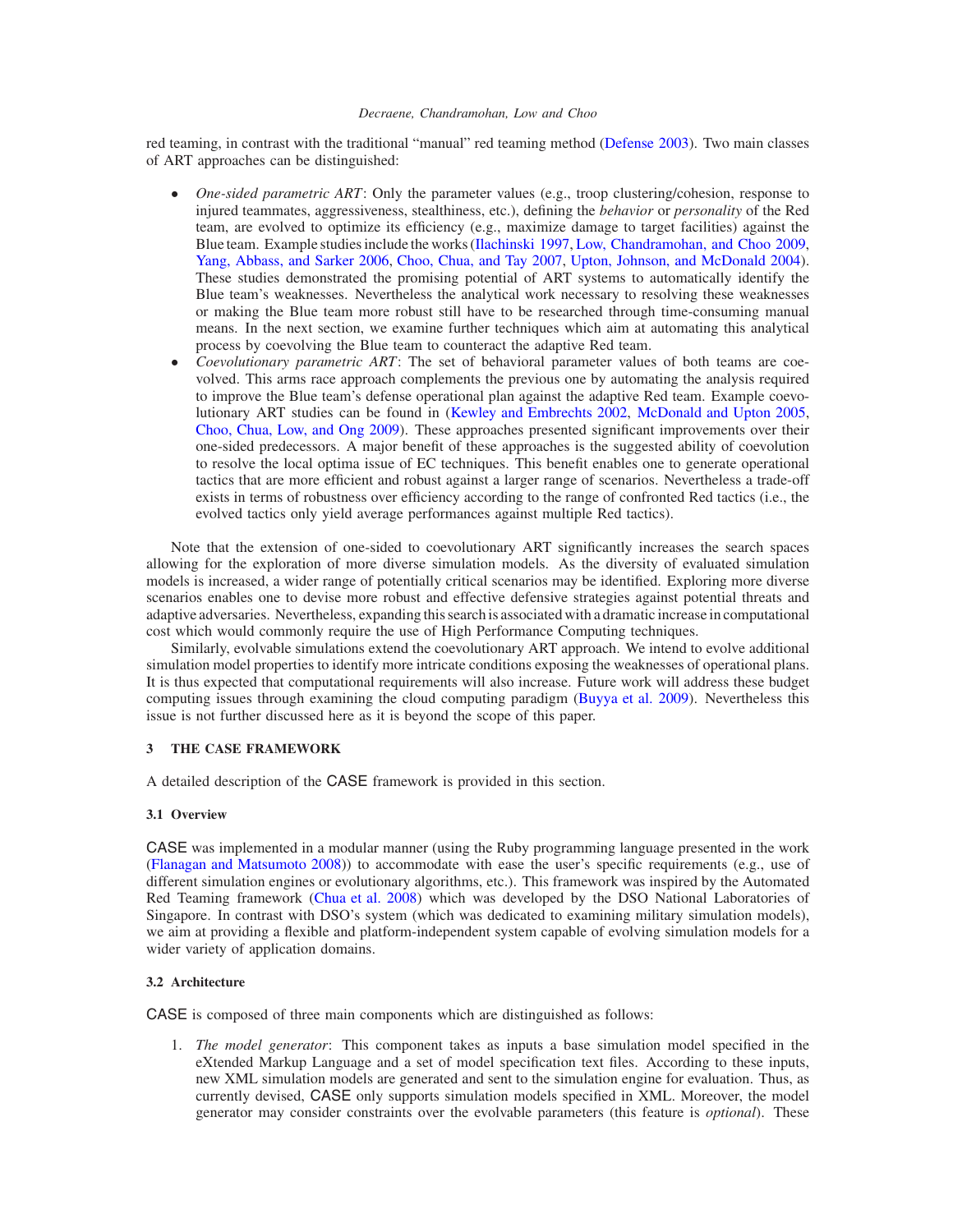constraints are specified in a text file by the user. These constraints (due for instance to interactions between evolvable simulation parameters) aim at increasing the plausibility of generated simulation models (e.g., through introducing cost trade-off for specific parameter values).

- 2. *The simulation engine*: The set of XML simulation models is received and executed by the stochastic simulation engine. Each simulation model is replicated a number of times to account for statistical fluctuations. A set of result files detailing the outcomes of the simulations (in the form of numerical values for instance) are generated. These measurements are used to evaluate the generated models, i.e., these figures are the fitness (or "cost") values utilized by the evolutionary algorithm (EA) to direct the search.
- 3. *The evolutionary algorithm*: The set of simulation results and associated model specification files are received by the evolutionary algorithm, which in turns, processes the results and produce a new "generation" of model specification files. The generation of these new model specifications is driven by the user-specified (multi)objectives (e.g., maximize/minimize some quantitative values capturing the target system behavior). The algorithm iteratively generates models which would incrementally, through the evolutionary search, best exhibit the desired outcome behavior. The model specification files are sent back to the model generator; this completes the search iteration. This component is the key module responsible for the automated analysis and modeling of simulations.

The above components are depicted in Figure 1 which presents the flowchart of a CASE experiment. Communications between the three components are conducted *via* text files for simplicity and flexibility (enabling the use of PISA evolutionary algorithm modules (Bleuler et al. 2003) 1). Note that the flexible nature of CASE allows one to develop and integrate different simulation platforms (using models specified in XML), and evolutionary algorithms. Moreover CASE may exploit multi-core CPUs through simultaneously evaluating (using multi-threads) multiple simulation models.

The input files are specified as follows:

- *Evolvable parameters setting*: This text file specifies the list of simulation model parameters which are subjected to the evolutionary process. For each parameter, the XPath, name and numerical values ranges (min,max) have to be provided. In addition to (real) numerical values, it is possible to include parameter values in the form of enumerable sets (e.g., low, medium, high, etc.) to address model properties that cannot be expressed as numerical values.
- *Constraints setting*: Optional constraints may be devised to introduce specific considerations when evolving particular parameter values. For instance, the user may devise Interactions between parameters which would occur according to some pre-defined threshold values. The specification of such constraints may be carried out through the definition of a mapping table. The XPath, name and threshold values of interacting parameters have to be provided. According to the value of the "master" parameter, the values of the "slave" parameters are adjusted according to the associated mapping table. Constraints are applied over the model specifications prior to the generation of XML models. A Ruby script manages the application of the constraints. Note that this feature is not utilized in the experiments presented in this paper.
- *Experiment setting*: Here, the overall experimental run settings are specified. This includes:
	- The selected simulation engine.
	- **–** The selected evolutionary algorithm and associated setting (e.g., population size, number of search iterations, mutation probability, set of objectives, etc.).
	- **–** The number of simulation execution replications (ABSs are stochastic systems which require repetitions of the simulation model executions to account for statistical fluctuation).
	- **–** The number of CASE run replications (similarly to ABSs, evolutionary algorithms are stochastic processes, replications of the experimental runs may also be necessary).
	- **–** The number of available CPUs (for multi-threading purposes).

In the next section, we report our series of experiments using the above framework.

<sup>&</sup>lt;sup>1</sup>PISA is a platform and programming language independent interface for search algorithms which aims at facilitating the evaluation of evolutionary algorithms. A number of search algorithms and benchmark problems have been implemented and are interfaced via text-files. More details can be found at http://www.tik.ethz.ch/sop/pisa/.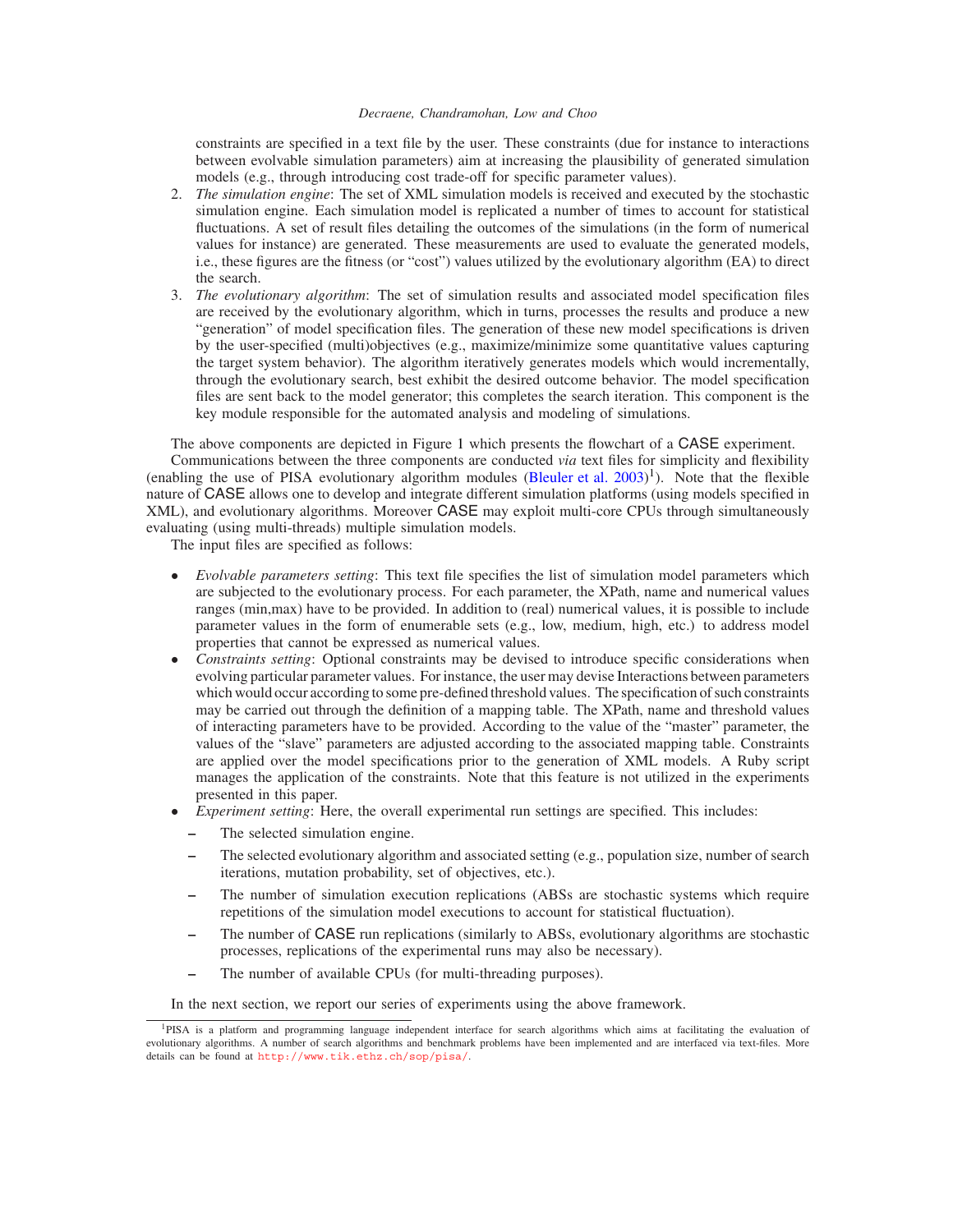*Decraene, Chandramohan, Low and Choo*



Figure 1: Flowchart of a CASE experiment. The dashed documents distinguish the user inputs. Using the base XML model, a population of randomly generated model variants is first created. The initial parameter values are randomly generated using a uniform distribution and are bounded by the evolvable parameters setting file provided by the user. Three core modules (the simulation engine, evolutionary computation and XML generator modules) are implemented as Ruby scripts. Both the simulation engine and evolutionary computation module call external libraries and/or binaries. The XML model generator employs the Libxml library (http://libxml.rubyforge.org) to parse and generate XML models. The constraint setting file is utilized by the XML model generator to apply user-defined constraints over the evolvable parameters. The ease of development provided by the Ruby language and script based nature of CASE enable one to rapidly introduce/implement new termination criteria, use additional simulations/search algorithms or devise new constraints over evolvable parameters.

## **4 EXPERIMENTS**

We report a series of experiments using the CASE framework and the agent-based simulation platform MANA. In these studies the agents' structure, specifically the number of pathway points and associated coordinates determining the trajectories of the agents, are subjected to the evolutionary process.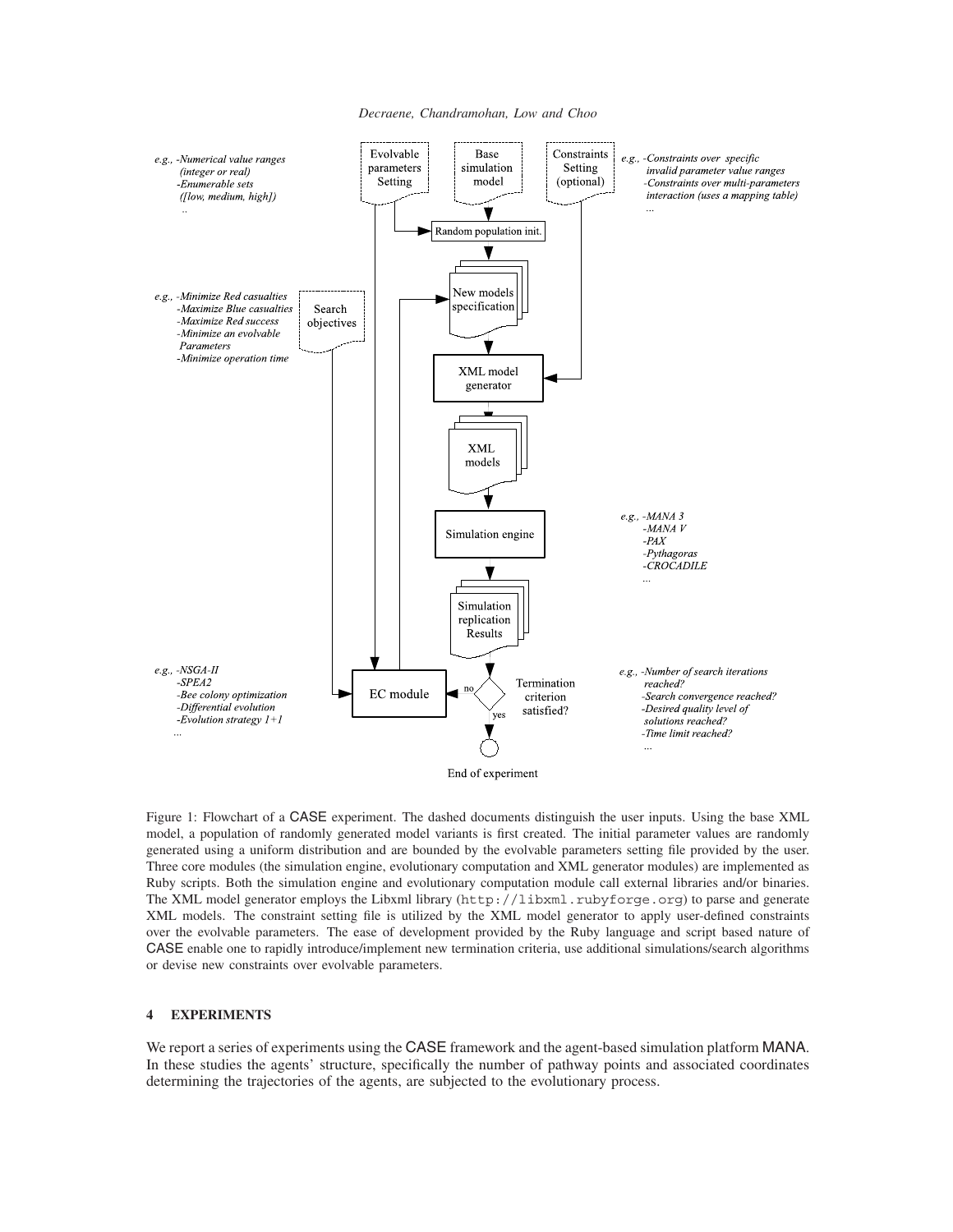## **4.1 The Scenario**

We consider a maritime anchorage protection scenario which was originally proposed in (Wong et al. 2007) and later further developed in (Xu et al. 2009, Low et al. 2009). In this scenario, a Blue Team (composed of 7 vessels) conducts patrols to protect an anchorage (in which 10 Green commercial vessels are anchored) against threats. Red forces (5 vessels) attempt to break Blues defense tactics and inflict damages to anchored vessels. The aim of the study is to discover Reds strategies that are able to breach through Blues defensive tactic. Figure 2 depicts the scenario which was modeled using the ABS platform MANA.



Figure 2: MANA model of the maritime anchorage protection scenario. The map covers an area of 100 by 50 nautical miles (1 nm = 1.852km). **Left**: The dashed lines depict the patrolling paths of the different Blue vessels. The Blue patrolling strategy is composed of two layers: an outer (with respect to the anchorage area, 30 by 10 nm) and inner patrol. The outer patrol consists of four smaller but faster boats. They provide the first layer of defense whereas the larger and heavily armored ships inside the anchorage are the second defensive layer. Three of the Red crafts (Team 1) were set up to initiate their attack from the north while the remaining two attack (Team 2) from the south. This allows Red to perform multi-directional attacks at the anchorage. The initial positions of Blue vessels are fixed. In contrast, the Green commerical vessels' initial positions are randomly generated within the anchorage area at each MANA execution. **Right**: Example Red trajectories. Home waypoints (Home WP) are constrained to the distinct agent's initial areas. Similarly, the final waypoints are to be located in the opposite area. Intermediate waypoints occur in the remaining middle area. Note that in the below experiments, we dynamically evolve the number of intermediate waypoints. In addition the coordinates of all waypoints, including the home and final ones, are subjected to evolution.

In (Xu, Low, and Choo 2009), the measures of effectiveness only considered the number of Green casualties. In other words, Red was evolved to maximize the number of commercial vessels casualties regardless of Red casualties. In this study, the number of trajectory waypoints was incrementally increased (manually) in a series of experiments. It was found that for a particular number of waypoints  $(3)^2$ , ART was able to generate Red tactical plans that were more efficient and complex than other models involving differing number of waypoints.

Low, Chandramohan, and Choo (2009) proposed a multi-objective approach to this model where the number of Red casualties was also considered. Trade-offs in Green vs Red casualties were considered, however, the number of waypoints was fixed limiting the comparison of strategies resulting from the two studies.

Here we study further this simulation model and address both multi-objective optimization and the automated evolution of Red trajectories.

### **4.2 Experimental Setting**

In CASE, each candidate solution (a distinct simulation model) is represented by a vector of real values defining the different evolvable Red behavioral parameters (Table 1(c)). As the number of decision variables increases, the search space becomes significantly larger. According to the number of evolvable properties and

<sup>&</sup>lt;sup>2</sup>We conducted further experiments to examine the reasons underlying these optimal tactical plans involving 3 waypoint trajectories. It was found out that the maximal number of MANA running time steps was potentially set too low. Indeed, the simulations would actually terminate before Red vessels could visit the fourth and following waypoints. This time limit constraint may have prevented the evolution of more complex and efficient trajectories involving more waypoints.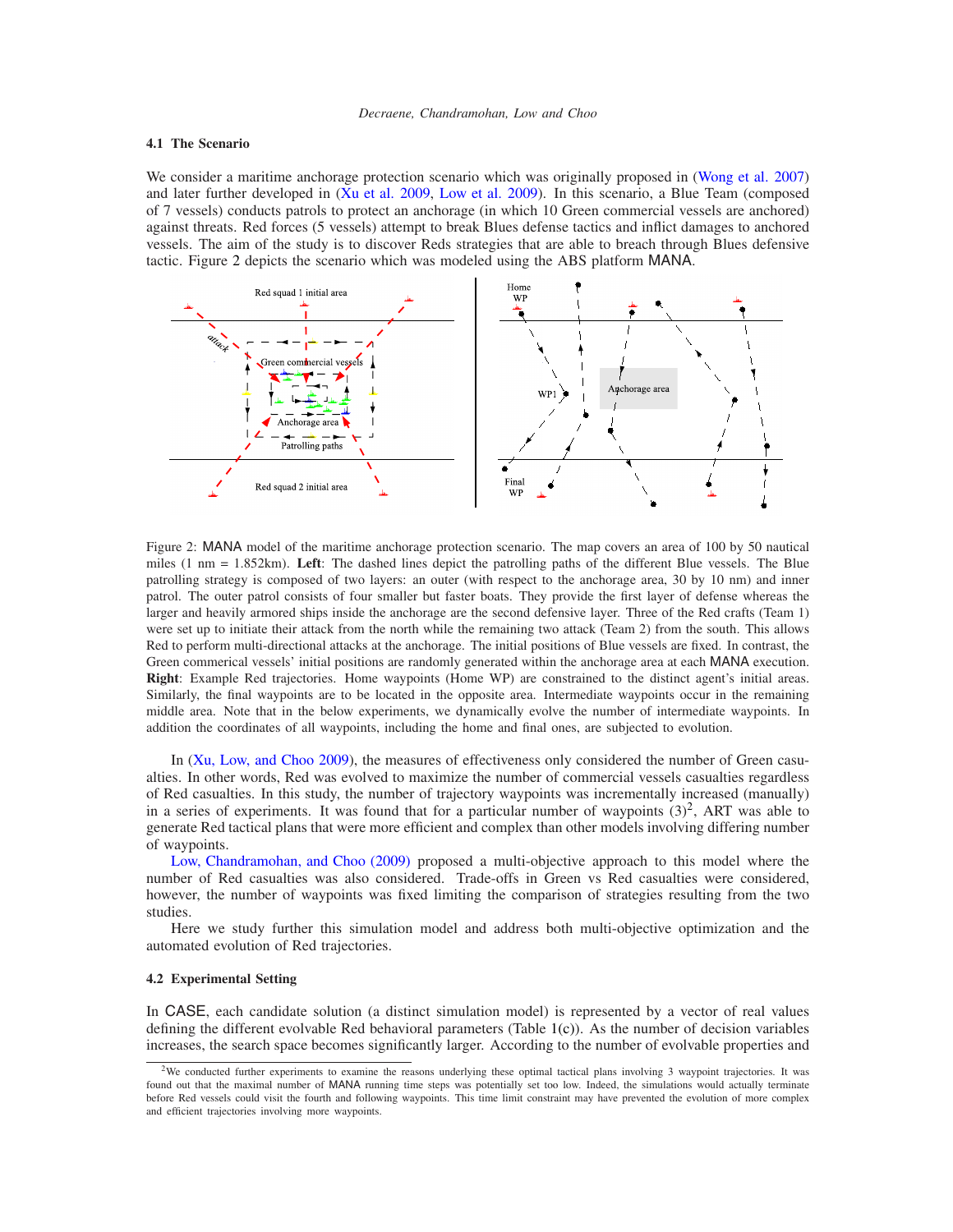associated ranges given for this experiment, the search space contains  $1.007\times10^{28}$  distinct candidate solutions (i.e., variants of the original simulation model).

Table 1: (a): Fixed Blue parameters. Note that value pairs are specified for the determination and aggressiveness properties. In this model, Blue changes its behavior upon detecting Red, i.e., Blue "targets" Red, with aggressiveness being increased, when the latter is within Blue's detection range. (b): Fixed Red parameters. The behavioral parameters are not specified as these parameters are subjected to evolution. (c): Evolvable Red parameters: As mentioned earlier, the home and final positions together with the *n* intermediate waypoint(s) define the trajectory of each distinct Red vessel. In addition, the final positions of the Red crafts are constrained to the opposite region (with respect to initial area) to simulate escapes from the anchorage following successful attacks.

| (a) Fixed Blue parameters |              | (b) Fixed Red parameters |       | (c) Evolvable Red paramaters      |         |            |
|---------------------------|--------------|--------------------------|-------|-----------------------------------|---------|------------|
| Parameter                 | Value        | Parameter                | Value | Parameter                         | Min     | Max        |
| Detection range (nm)      | 24           | Detection range (nm)     | 8     | Squad 1 home $(x,y) \times 3$     | (0,0)   | (399, 39)  |
| # hits to be killed       | 2            | # hits to be killed      |       | Squad 2 home $(x,y) \times 2$     | (0,160) | (399, 199) |
| Weapon hit prob.          | 0.8          | Weapon hit prob.         | 0.8   | Number of inter. WPs $n$          |         |            |
| # patrolling agents       |              | # agents                 | 5.    | Intermediate WPs $(x,y) \times n$ | (0, 40) | (399, 159) |
| Speed (unit)              | 100          | Speed (unit)             | 100   | Squad 1 final $(x,y) \times 3$    | (0,160) | (399, 199) |
| Weapon range (nm)         | 8            | Weapon range (nm)        | 5     | Squad 2 final $(x,y) \times 2$    | (0,0)   | (399, 39)  |
| Determination             | $50\vee 0$   |                          |       | Determination                     | 20      | 100        |
| Aggressiveness            | $0 \vee 100$ |                          |       | Aggressiveness                    | $-100$  | 100        |
| Cohesiveness              | 0            |                          |       | Cohesiveness                      | $-100$  | 100        |

Behavioral or "psychological" elements are included in the decision variables. The aggressiveness determines the reaction of individual vessels upon detecting an adversary. Cohesiveness influences the propensity of vessels to maneuver as a group or not, whereas determination stands for the agent's willingness to follow the defined trajectories (go to next waypoint). The Red vessels' aggressiveness against the Blue patrolling force are varied from unaggressive (-100) to very aggressive (100). Likewise, the cohesiveness of the Red crafts are varied from independent (-100) to very cohesive (100). Finally, a minimum value of 20 is set for determination to prevent inaction from occurring.

In contrast with (Xu, Low, and Choo 2009), the waypoints composing the Red vessels' trajectories are here evolved automatically through the ART process. The Non-dominated Sorting Algorithm II (NSGA-II) is employed to conduct the evolutionary search. This algorithm is executed using the following parameters: population size = 100, number of search iterations = 200, mutation probability = 0.1, mutation index = 20, crossover rate  $= 0.9$  and crossover index  $= 20$ . These parameter values are commonly used, as reported in the literature, when MSGA-II is applied to two-objective optimization problems. The population size and number of search iterations indicate that 20,000 distinct MANA simulation models are generated and evaluated for each experimental run. Each individual simulation model is executed/replicated 30 times to account for statistical fluctuations.

The efficiency of the search is measured by the number of Green casualties with respect to the number of Red casualties. In other words, the NSGA-II objectives are:

- To minimize the number of Green (commercial) vessels "alive".
- To minimize the number of Red casualties.

Considering the current scenario, these objectives are thus conflicting. In the next section we report our series of experiment using the above model.

## **4.3 Case Study 1**

As outlined earlier, the simulation model time limit may potential affect the outcomes of the evolutionary search. Therefore it is here increased (from 250 up to 2000 time steps) to allow for complex trajectories to emerge and potentially ameliorate the Red tactical plans. Given the results reported in (Xu, Low, and Choo 2009), it was moreover predicted/expected that the ART process would result in generating more efficient Red tactical plans through exploiting more complex trajectories (for instance some Red vessels could divert Blue patrols whilst the remaining Reds cover the anchorage area).

Six independent CASE runs were conducted. Figure 3 depicts the final set of best solutions resulting from these experimental runs. The dynamics of the hypervolume indicator provide information with regards to the improvement of the Pareto optimal front over time. This approach considers the hypervolume of the dominated portion of the objective space as a measure for the quality of Pareto set approximations. This